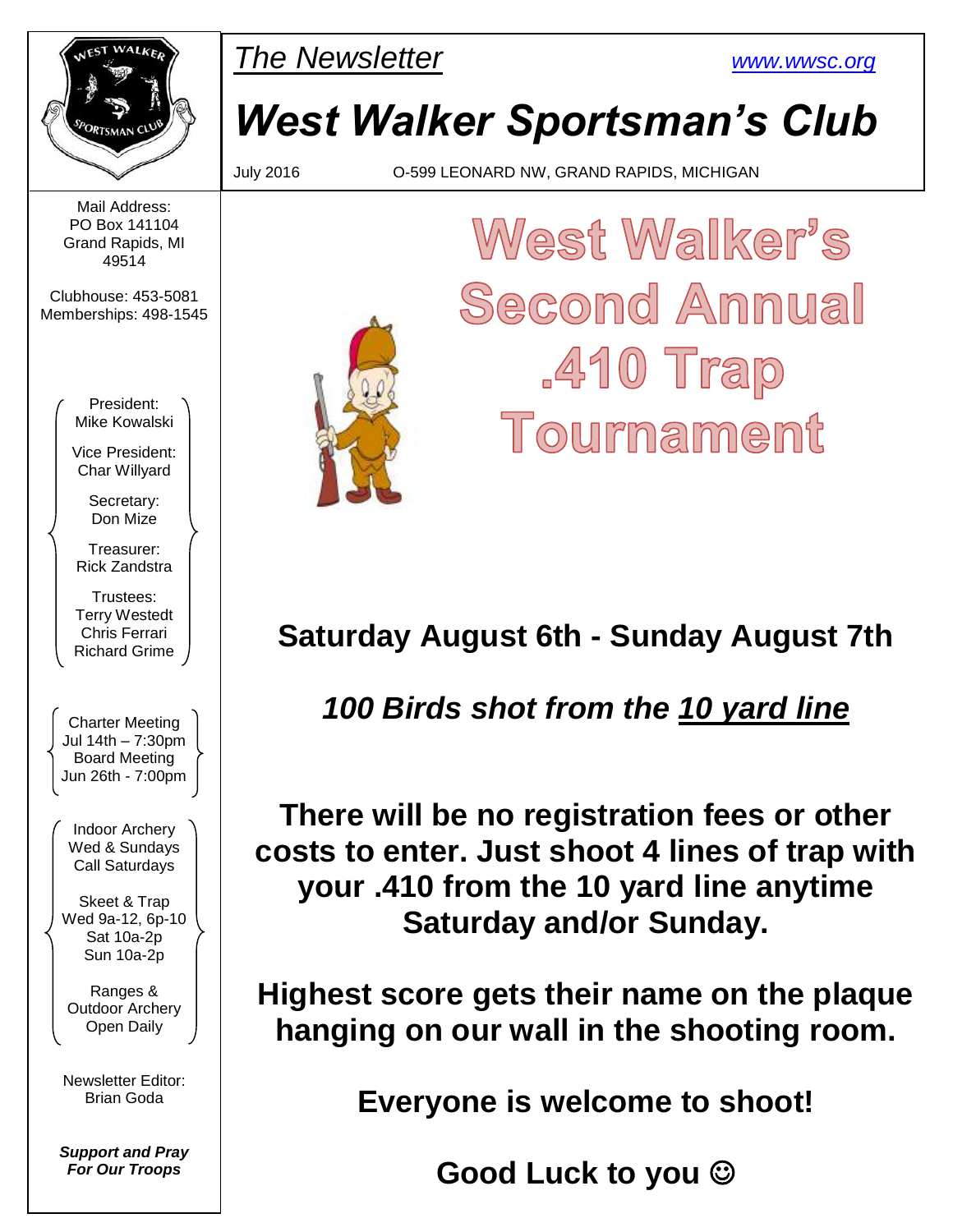# **ANNUAL CHARTER APPRECIATION DAY August 20, 2016 3PM to 6PM**

Charter Appreciation Day is a time we dedicate to our charter members for all the hard work and countless hours they work to make our club a safe and fun place for everyone. We encourage Charter, Charter Applicants and Honorees members to mark your calendars and bring their spouse, kids and grandkids for this fun event. There will be plenty of food and fun games for the kids. Please let Jim Rosin or Mike Kowalski know how many kids you will be bringing so we can have enough prizes for all of them. Refreshments, hot dogs and hamburgers for everyone starting around 5PM.

## Traveling Trap Team

On June 15th, West Walker Sportsman's Club played host to the Inaugural Traveling Trap Team event. Teams from Fox Lake, Twin Lake, Fruitport, and Seaway gun clubs shot a 75 bird event, with the winners of the event taking home the prize money.

Dave Van Kley hosted the event and with the help of other Charter members, the event was a huge success. John Zandstra opened the kitchen and cooked brats, and Dave Van Kley's wife Kelly made some delicious baked beans.

Most of the clubs we visited did not have skeet fields, and the shooters were invited to bring their skeet guns to try their hand at shooting skeet. Everyone seemed to have a great time at our club, and stayed around for quite a while. They were amazed at how nice our fields, club house, grounds, and rifle and pistol ranges looked.

It wasn't easy at times getting a team to the event, but we had no problem fielding teams at our house for a great showing. A big thanks to the shooters that made the traveling events: Dan Bradley, Dave Bigelow, Mike Dykstra, Chris Ferrari, Ken May, Tom May, Fred Nabkey, Tom Szczepanski, Joe Popowich Jr., Dave Van Kley, and Terry Westedt; with their help we were able to send a team to all of the clubs to show our support.

Thanks again for showing up to the event at our club, and hopefully next spring we can send a few more teams for the 2<sup>nd</sup> Annual Traveling Trap event. It was fun for us all to shoot at other clubs and see how they do things as well as to meet other shooters.

And yes folks, we did defend our house and win our home event. There were some good shooters at the event and quite a few straight 25 scores. The team of Ken May, Tom May, Fred Nabkey, Tom Szczepanski, and Joe Popowich Jr. managed to outshoot the competition and win by 3 birds, to take home the honors and the prize money.

#### **Range Monitors Wanted**

West Walker Sportsman's Club is looking for range monitors to check memberships on the rifle and pistol ranges in four to six hour shifts. If you are retired or have free time during the daylight hours and share an interest in promoting a safe shooting environment, please contact Don Mize at 616-334-3246. These are voluntary positions. Qualified monitors will receive free annual membership renewal.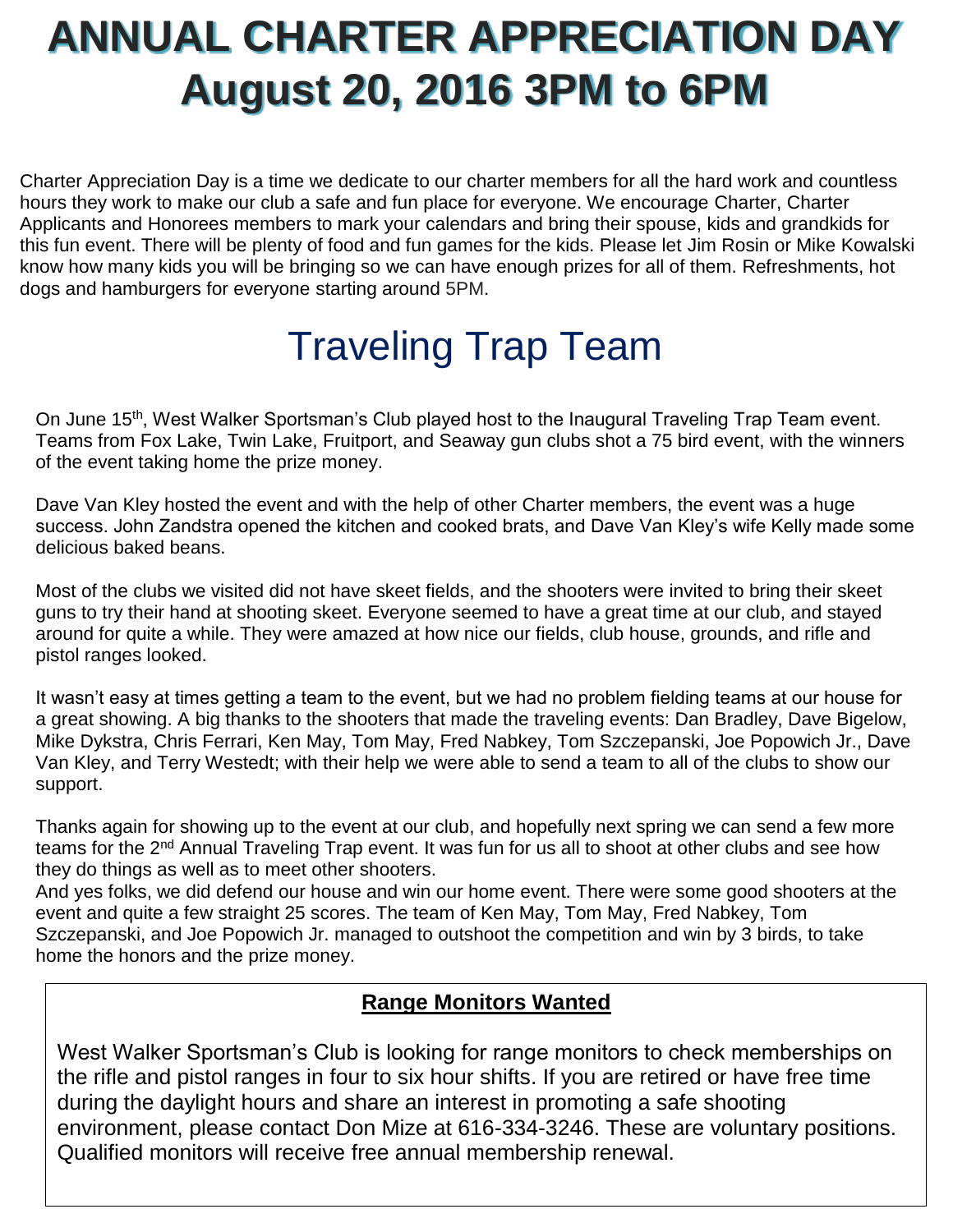| 2016 Big Gun Raffle |                                                                |                    |  |  |  |  |
|---------------------|----------------------------------------------------------------|--------------------|--|--|--|--|
| Jan                 | <b>S&amp;W Bodyguard 380</b>                                   | John Nienhuis #195 |  |  |  |  |
| Feb                 | Ruger 10/22 Takedown                                           | Jerry Keil 218     |  |  |  |  |
| Mar                 | S&W M&P 22 Compact<br><b>Michael Miller</b>                    |                    |  |  |  |  |
| Apr                 | <b>Ruger American Predator 22-250</b><br><b>John Landis 31</b> |                    |  |  |  |  |
| May                 | Springfield XD-S .45ACP 3.3" barrel<br>Tim Potter #168         |                    |  |  |  |  |
| Jun                 | Henry Golden Boy .22 Magnum                                    | Geoff Bodary #23   |  |  |  |  |
| Jul                 | Ruger SP101 357 4.2" barrel                                    |                    |  |  |  |  |
| Aug                 | <b>Ruger AR556.223</b>                                         |                    |  |  |  |  |
| <b>Sep</b>          | Springfield XD(M) 9mm 3.8" barrel                              |                    |  |  |  |  |
| Oct                 | Remington 11-87 Sportsman 12g                                  |                    |  |  |  |  |
| <b>Nov</b>          | <b>Glock Model 21 45ACP</b>                                    |                    |  |  |  |  |
| <b>Dec</b>          | Beretta A300 Outlander 12g Walnut                              |                    |  |  |  |  |

#### **July Range Hours**

#### **Jul 1 – 15**

Mon – Sat: 9:00am – 9:15pm Sundays: 10:00am – 9:15pm

#### **Jul 16 – 31**

Mon – Sat: 9:00am – 9:00pm Sundays: 10:00am – 9:00pm

[Link for range hours](http://www.wwsc.org/range-hours.shtml)

[Link for range rules](http://www.wwsc.org/img/ranges/RangeRules.pdf)



Recent ATA Scores



**Gun Safes**

Walk – In Vault Doors Fort Knox – American Security – Graffunder

### **HOOGERHYDE SAFE**

1033 Leonard St NW, Grand Rapids, MI 49504 **Phone: (616) 458-6365** Fax: (616) 485-2554

| June 1st, 2016                                          |                |  |  |  |  |  |  |
|---------------------------------------------------------|----------------|--|--|--|--|--|--|
| <b>Singles</b>                                          |                |  |  |  |  |  |  |
| Brian Goda<br>Tom May<br>Fred Nabkev                    | 50<br>47<br>46 |  |  |  |  |  |  |
| <b>Handicap</b>                                         |                |  |  |  |  |  |  |
| Mike Kamps<br><b>Terry Westedt</b><br><b>Brian Goda</b> | 44<br>43<br>42 |  |  |  |  |  |  |



## **Memberships**

Memberships are valid for 365 days from purchase date and include your spouse and children 17 years of age and under. Children must be supervised at all times. Memberships are available to use immediately after purchase and are sold at the clubhouse (during clubhouse hours) and at the Range Office which is open during range hours. Once you have been an associate member in good standing for six months, you may apply for a Charter Membership, for those who would like or who wish to be more involved in supporting the club. **Memberships do not include guests**.